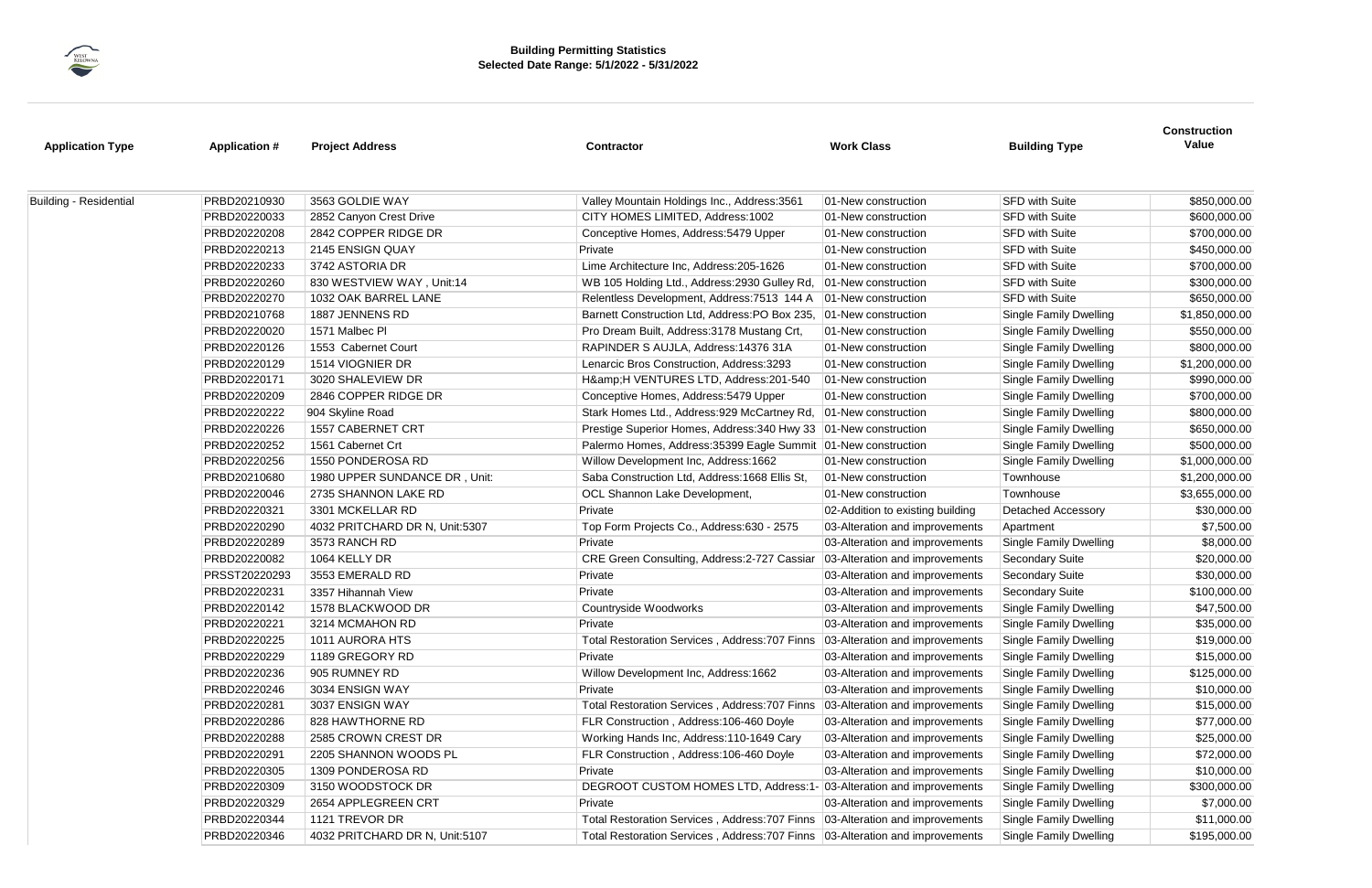

## **Construction**

| <b>Application Type</b>           | <b>Application #</b>                                          | <b>Project Address</b>              | <b>Contractor</b>                              | <b>Work Class</b>                                               | <b>Building Type</b>                                                                                                                                                                              | <b>CONSTRUCTION</b><br>Value |
|-----------------------------------|---------------------------------------------------------------|-------------------------------------|------------------------------------------------|-----------------------------------------------------------------|---------------------------------------------------------------------------------------------------------------------------------------------------------------------------------------------------|------------------------------|
|                                   | PRBD20220359                                                  | 3431 ROSEDALE CRT                   | Total Restoration Services, Address: 707 Finns | 03-Alteration and improvements                                  | <b>Single Family Dwelling</b>                                                                                                                                                                     | \$7,000.00                   |
|                                   | PRBD20220360                                                  | 3918 HARDING RD                     | Private                                        | 03-Alteration and improvements                                  | <b>Single Family Dwelling</b>                                                                                                                                                                     | \$20,000.00                  |
|                                   | PRBD20220367                                                  | 2559 BRIDLEHILL CRT                 | Renewed Carpentry, Address: 365 Holbrook       | 03-Alteration and improvements                                  |                                                                                                                                                                                                   | \$2,600.00                   |
|                                   | PRBD20220377                                                  | 1274 PETTMAN RD                     | Brady Bachelder, Address: 1780 Chamberlain     | 03-Alteration and improvements                                  | <b>Single Family Dwelling</b>                                                                                                                                                                     | \$150,000.00                 |
|                                   | PRBD20220380                                                  | 3564 SPRINGER RD                    | Private                                        | 03-Alteration and improvements                                  | <b>Single Family Dwelling</b>                                                                                                                                                                     | \$7,000.00                   |
|                                   | PRBD20220383                                                  | 850 BRENMAUR RD                     | Private                                        | 03-Alteration and improvements                                  | <b>Single Family Dwelling</b>                                                                                                                                                                     | \$0.00                       |
|                                   | PRBD20220401                                                  | 3231 ORIOLE DR                      | Okanagan Excavating, Address: 3402 McKellar    | 03-Alteration and improvements                                  | <b>Single Family Dwelling</b>                                                                                                                                                                     | \$4,000.00                   |
|                                   | PRBD20220085                                                  | 3024 COPPER RIDGE CRT               | Private                                        | 15-Garage/Carport/Accessory                                     | <b>Single Family Dwelling</b>                                                                                                                                                                     | \$25,000.00                  |
|                                   | PRBD20220264                                                  | 2655 RUFLI RD                       | Wild Timber Woodworks, Address: 3454           | 15-Garage/Carport/Accessory                                     | <b>Single Family Dwelling</b>                                                                                                                                                                     | \$110,000.00                 |
|                                   | PRBD20220315                                                  | 2210 HORIZON DR, Unit:7             | Private                                        | 15-Garage/Carport/Accessory                                     | <b>Single Family Dwelling</b>                                                                                                                                                                     | \$25,000.00                  |
| <b>Building - Non-Residential</b> |                                                               |                                     |                                                | Sub Total For Application Type (Building - Residential) 50      |                                                                                                                                                                                                   | \$19,554,600.00              |
|                                   | PRBDC20210139                                                 | 3031 MCIVER RD                      | Joshua Caplan, Address: 3051 McIver Road,      | 01-New construction                                             | Institutional                                                                                                                                                                                     | \$5,000.00                   |
|                                   | PRBDC20220174                                                 | 2470 WESTLAKE RD, Unit:7            | John Braun, Address: 2470 Westlake Rd,         | 03-Alteration and improvements                                  | Commercial                                                                                                                                                                                        | \$100,000.00                 |
|                                   | PRBDC20220177                                                 | 2660 KYLE RD                        | KID (Know Its Dunn) Contracting Inc,           | 03-Alteration and improvements                                  | Commercial                                                                                                                                                                                        | \$30,000.00                  |
|                                   | PRBDC20220199                                                 | 2689 KYLE RD, Unit:105              | Fillmore Construction, Address:#108 889        | 03-Alteration and improvements                                  | Commercial                                                                                                                                                                                        | \$285,000.00                 |
|                                   | PRBDC20220234                                                 | 2660 KYLE RD                        | Private                                        | 03-Alteration and improvements                                  | Commercial                                                                                                                                                                                        | \$140,000.00                 |
|                                   | PRBDC20220096                                                 | 2751 CAMERON RD                     | MQN Architects, Address: Suite 100-3313 32nd   | 12-Installation of a pre-fabricated                             | Institutional                                                                                                                                                                                     | \$75,000.00                  |
|                                   | PRBDC20220028                                                 | 3121 ELLIOTT RD                     | Private                                        | 15-Garage/Carport/Accessory                                     | Industrial                                                                                                                                                                                        | \$100,000.00                 |
| Demolition - Non-Residential      | Sub Total For Application Type (Building - Non-Residential) 7 |                                     |                                                |                                                                 |                                                                                                                                                                                                   |                              |
|                                   | PRDC20220341                                                  | 3245 ELLIOTT RD                     | Private                                        | 00 - Demolition                                                 | Non-Residential                                                                                                                                                                                   | \$5,000.00                   |
| Demolition - Residential          |                                                               |                                     |                                                | Sub Total For Application Type (Demolition - Non-Residential) 1 |                                                                                                                                                                                                   | \$5,000.00                   |
|                                   | PRDE20220368                                                  | 1786 VINEYARD DR                    | Private                                        | 00 - Demolition                                                 | Residential                                                                                                                                                                                       | \$0.00                       |
|                                   | PRDE20220338                                                  | 639 WESTSIDE RD S [PID:006-226-493] | Private                                        | 00 - Demolition                                                 | Residential                                                                                                                                                                                       | \$40,000.00                  |
| Wood Stove/Fireplace/Chimney      | Sub Total For Application Type (Demolition - Residential) 2   |                                     |                                                |                                                                 |                                                                                                                                                                                                   | \$40,000.00                  |
|                                   | PRFP20220382                                                  | 3510 Carre Rd                       | Private                                        | 29-Wood Stove / Fireplace                                       | Residential                                                                                                                                                                                       | \$8,000.00                   |
| <b>Swimming Pool</b>              |                                                               |                                     |                                                | Sub Total For Application Type (Wood Stove/Fireplace/Chimney) 1 | <b>Single Family Dwelling</b><br>Residential<br>Residential<br>Residential<br>Residential<br>Residential<br>Residential<br>Residential<br>Residential<br>Residential<br>Commercial<br>Residential | \$8,000.00                   |
|                                   | PRPO20210784                                                  | <b>1647 TOURIGA PL</b>              | Off The Deep End Pools, Address: 2072          | 14-Swimming pool                                                |                                                                                                                                                                                                   | \$45,000.00                  |
|                                   | PRPO20220212                                                  | 1512 CABERNET WAY                   | Pro Dream Built, Address: 3178 Mustang Crt,    | 14-Swimming pool                                                |                                                                                                                                                                                                   | \$60,000.00                  |
|                                   | PRPO20220215                                                  | 2471 RYSER PL                       | Okanagan Pool & Spa, Address:11581             | 14-Swimming pool                                                |                                                                                                                                                                                                   | \$40,000.00                  |
|                                   | PRPO20220261                                                  | 2861 LAKEVIEW RD                    | Anomar Construction, Address: 2542 Thacker     | 14-Swimming pool                                                |                                                                                                                                                                                                   | \$75,000.00                  |
|                                   | PRPO20220282                                                  | 1542 KLEIN RD                       | Aquatrends Pool and Spa, Address: 2270         | 14-Swimming pool                                                |                                                                                                                                                                                                   | \$65,000.00                  |
|                                   | PRPO20220311                                                  | 3032 SHALEVIEW DR                   | Aquatrends Pool and Spa, Address: 2270         | 14-Swimming pool                                                |                                                                                                                                                                                                   | \$40,000.00                  |
|                                   | PRBD20220312                                                  | 2181 WITT RD                        | Leap Frog Pools, Address: 766 Kuipers Cr,      | 14-Swimming pool                                                |                                                                                                                                                                                                   | \$40,000.00                  |
| <b>Retaining Wall</b>             | Sub Total For Application Type (Swimming Pool) 7              |                                     |                                                |                                                                 |                                                                                                                                                                                                   | \$365,000.00                 |
|                                   | PRRTW20220342                                                 | 3565 GOLDIE WAY                     | Saba Construction Ltd, Address: 1668 Ellis St, | 15-Garage/Carport/Accessory                                     |                                                                                                                                                                                                   | \$50,000.00                  |
|                                   | PRRTW20220343                                                 | 2245 BRIDGEVIEW RD                  | Private                                        | 15-Garage/Carport/Accessory                                     |                                                                                                                                                                                                   | \$5,000.00                   |
| Sign                              | Sub Total For Application Type (Retaining Wall) 2             |                                     |                                                |                                                                 |                                                                                                                                                                                                   | \$55,000.00                  |
|                                   | PRSG20220297                                                  | 1726 BYLAND RD                      | Thomas Scott Signcraft Ltd, Address: 3 - 817   | $17-Sign$                                                       |                                                                                                                                                                                                   | \$30,000.00                  |
| Sewer - Residential               |                                                               |                                     |                                                | Sub Total For Application Type (Sign) 1                         |                                                                                                                                                                                                   | \$30,000.00                  |
|                                   | PRSWR20220294                                                 | 3769 SALLOUM RD                     | A1 Choice Plumbing & Drain,                    | 03-Alteration and improvements                                  |                                                                                                                                                                                                   | \$10,000.00                  |